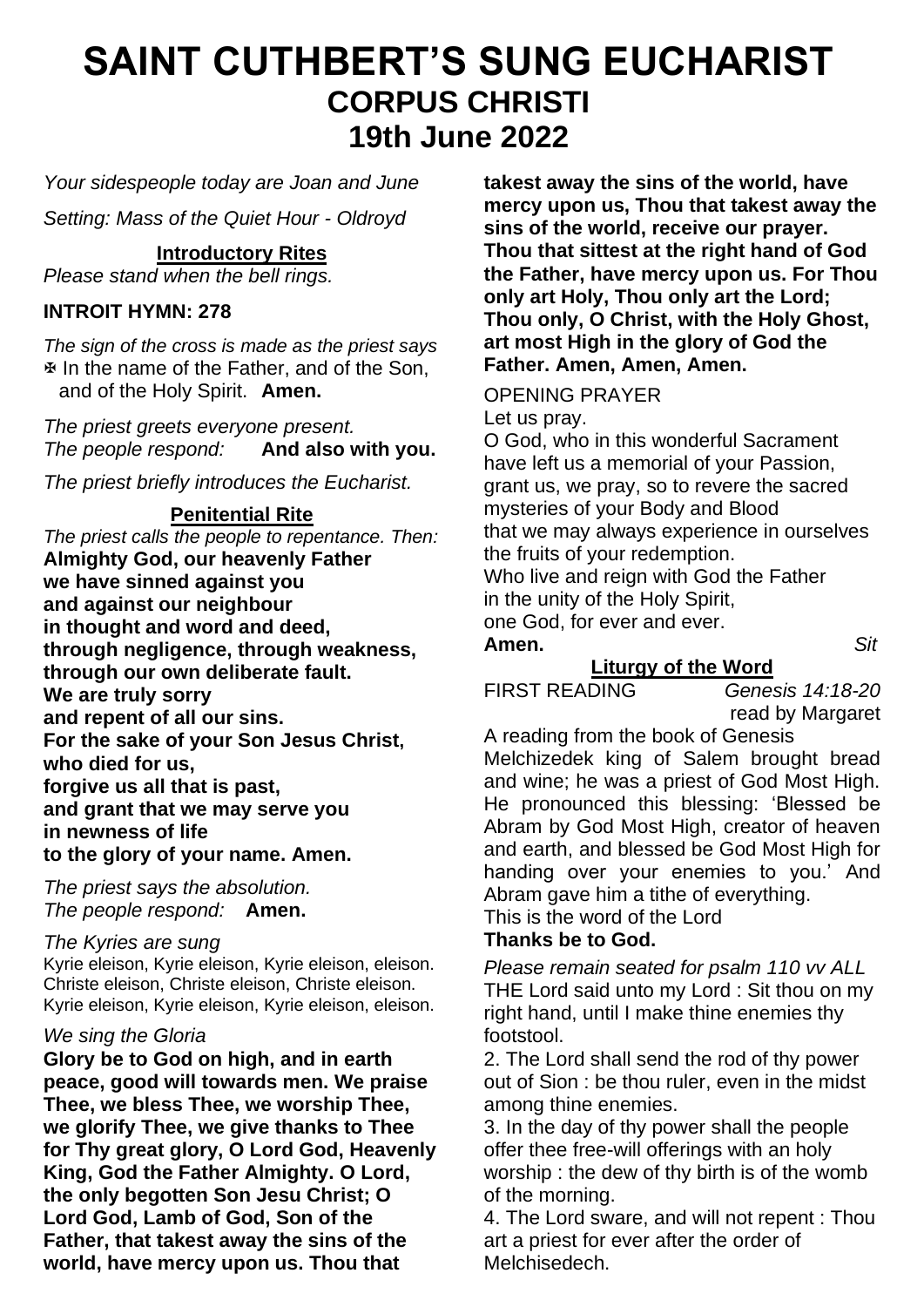5. The Lord upon thy right hand : shall wound even kings in the day of his wrath.

6. He shall judge among the heathen; he shall fill the places with the dead bodies : and smite in sunder the heads over divers countries.

7. He shall drink of the brook in the way : therefore shall he lift up his head.

SECOND READING *1 Corinthians 11:23-26* read by Rihanna

A reading from the first letter of Saint Paul to the Corinthians

This is what I received from the Lord, and in turn passed on to you: that on the same night that he was betrayed, the Lord Jesus took some bread, and thanked God for it and broke it, and he said, 'This is my body, which is for you; do this as a memorial of me.' In the same way he took the cup after supper, and said, 'This cup is the new covenant in my blood. Whenever you drink it, do this as a memorial of me.' Until the Lord comes, therefore, every time you eat this bread and drink this cup, you are proclaiming his death. This is the word of the Lord

**Thanks be to God.**

 *Stand*

GOSPEL ACCLAMATION

Alleluia, Alleluia, Alleluia.

# **Alleluia, Alleluia, Alleluia.**

I am the living bread which has come down from heaven, says the Lord. Anyone who eats this bread will live for ever. **Alleluia, Alleluia, Alleluia.**

HOLY GOSPEL *Luke 9:11-17*

The Lord be with you. **And also with you. EX** Hear the Gospel of our Lord Jesus Christ<br>according to Luke **Glory to you, O Lord** Glory to you, O Lord.

Jesus made the crowds welcome and talked to them about the kingdom of God; and he cured those who were in need of healing. It was late afternoon when the Twelve came to him and said, 'Send the people away, and they can go to the villages and farms round about to find lodging and food; for we are in a lonely place here.' He replied, 'Give them something to eat yourselves.' But they said, 'We have no more than five loaves and two fish, unless we are to go ourselves and buy food for all these people.' For there were about five thousand men. But he said to his disciples, 'Get them to sit down in parties of about fifty.' They did so and made them all sit

down. Then he took the five loaves and the two fish, raised his eyes to heaven, and said the blessing over them; then he broke them and handed them to his disciples to distribute among the crowd. They all ate as much as they wanted, and when the scraps remaining were collected they filled twelve baskets.

This is the Gospel of the Lord. **Praise to you, O Christ.**

SERMON *Sit*

THE PROFESSION OF FAITH *Stand* **We believe in one God, the Father, the Almighty, maker of heaven and earth, of all that is, seen and unseen. We believe in one Lord, Jesus Christ, the only Son of God, eternally begotten of the Father, God from God, Light from Light, true God from true God, begotten, not made, of one Being with the Father. Through him all things were made. For us and for our salvation he came down from heaven,** *all bow and was incarnate from the Holy Spirit and the Virgin Mary, and was made man.* **For our sake he was crucified under Pontius Pilate; he suffered death and was buried. On the third day he rose again in accordance with the Scriptures; he ascended into heaven and is seated at the right hand of the Father. He will come again in glory to judge the living and the dead, and his kingdom will have no end. We believe in the Holy Spirit, the Lord, the giver of life, who proceeds from the Father and the Son. Who with the Father and the Son is worshipped and glorified. who has spoken through the Prophets. We believe in one holy catholic and apostolic Church. We acknowledge one baptism for the forgiveness of sins. We look for the resurrection of the dead, and the life of the world to come. Amen.**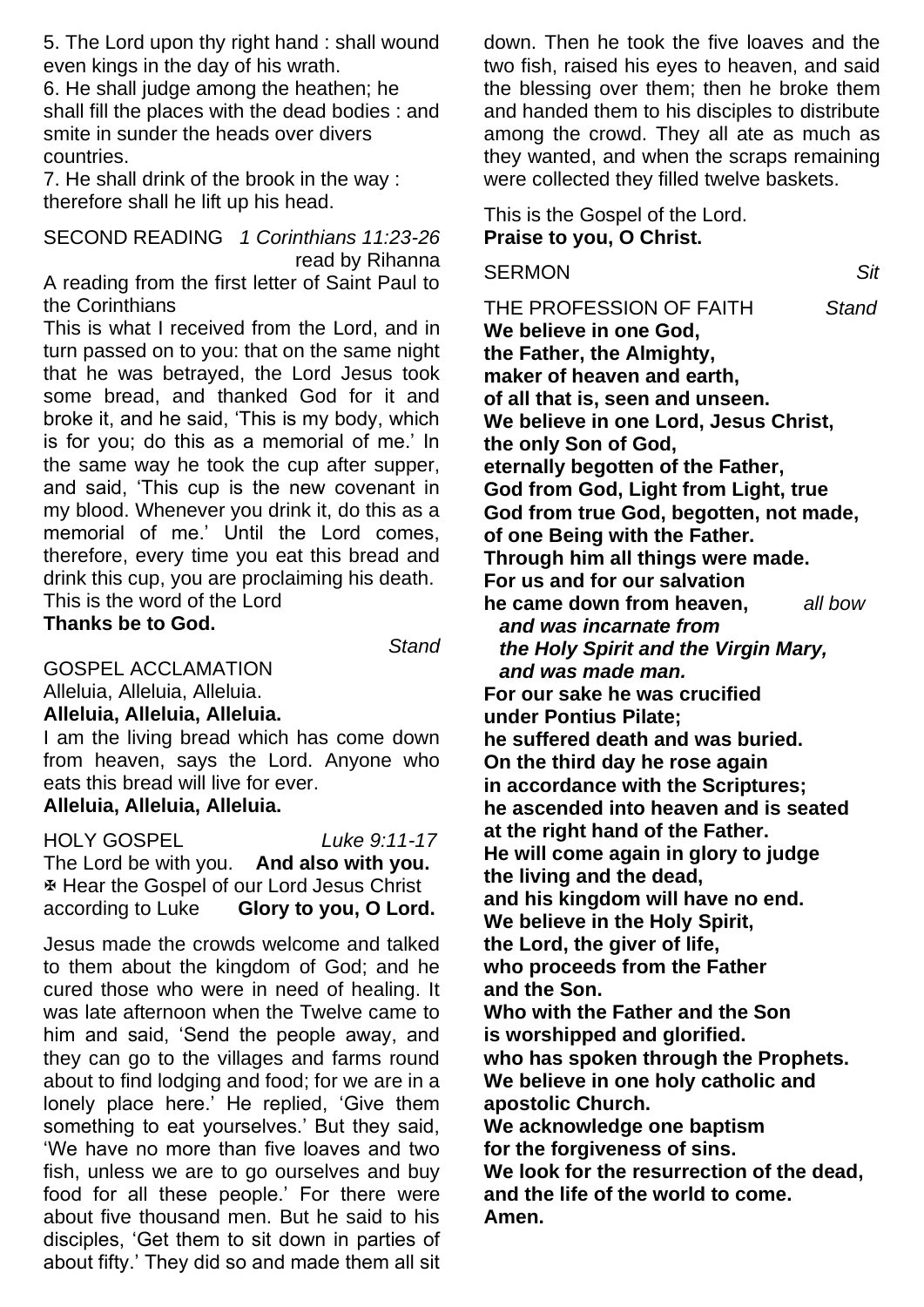PRAYERS OF THE FAITHFUL *Kneel One of these responses may be made:* Lord, graciously hear us. o*r*

Lord, in your mercy. **Hear our prayer.**

*After the prayers for the departed:* Rest eternal grant unto them O Lord **and let light perpetual shine upon them.**

May they rest in peace **and rise in glory.**

*The prayers conclude thus:* Merciful Father, **accept these prayers, for the sake of your Son our Saviour Jesus Christ. Amen.**

*stand*

**Liturgy of the Eucharist**

*The priest introduces the peace.*

The peace of the Lord be always with you **and also with you.**

#### **OFFERTORY HYMN: 279** (tune 559)

Pray, my friends, that my sacrifice and yours may be acceptable to God the almighty Father.

**May the Lord accept the sacrifice at your hands, for the praise and glory of his name, for our good and the good of all his Church.**

PRAYER OVER THE GIFTS Grant your Church, O Lord, we pray, the gifts of unity and peace, whose signs are to be seen in mystery in the offerings we here present. Through Christ our Lord. **Amen.**

#### **The Eucharistic Prayer**

The Lord be with you. **And also with you.** 

Lift up your hearts. **We lift them to the Lord.**

Let us give thanks to the Lord our God. **It is right to give thanks and praise.**

**PREFACE** …for ever praising you and saying

*The Sanctus and Benedictus are sung* **Holy, Holy, Holy, Lord God of hosts, heaven and earth are full of Thy glory: Glory be to Thee, O Lord most High, most High. Blessed is he that cometh in the Name of the Lord. Hosanna in the Highest, the highest.** *kneel or sit*

Great is the mystery of faith: **Christ has died: Christ is risen: Christ will come again.**

…all honour and glory be yours, almighty Father, for ever and ever. **Amen.**

#### **Communion Rite**

*The priest invites all to join in the Lord's Prayer:* **Our Father, who art in heaven, hallowed be thy name; thy kingdom come; thy will be done; on earth as it is in heaven. Give us this day our daily bread. And forgive us our trespasses, as we forgive those who trespass against us. And lead us not into temptation; but deliver us from evil. For thine is the kingdom, the power and the glory, for ever and ever. Amen.**

#### *The Agnus Dei is sung*

**O Lamb of God, that takest away the sins of the world, have mercy upon us. O Lamb of God, that takest away the sins of the world, have mercy upon us. O Lamb of God, that takest away the sins of the world, grant us, grant us, grant us Thy peace, Thy peace.**

*The priest shows the Host to all and says* Behold the Lamb of God. Behold him who takes away the sins of the world. Blessèd are those who are called to his supper.

**Lord, I am not worthy to receive you, but only say the word and I shall be healed.**

#### COMMUNION ANTIPHON

Whoever eats my flesh and drinks my blood remains in me and I in him, says the Lord.